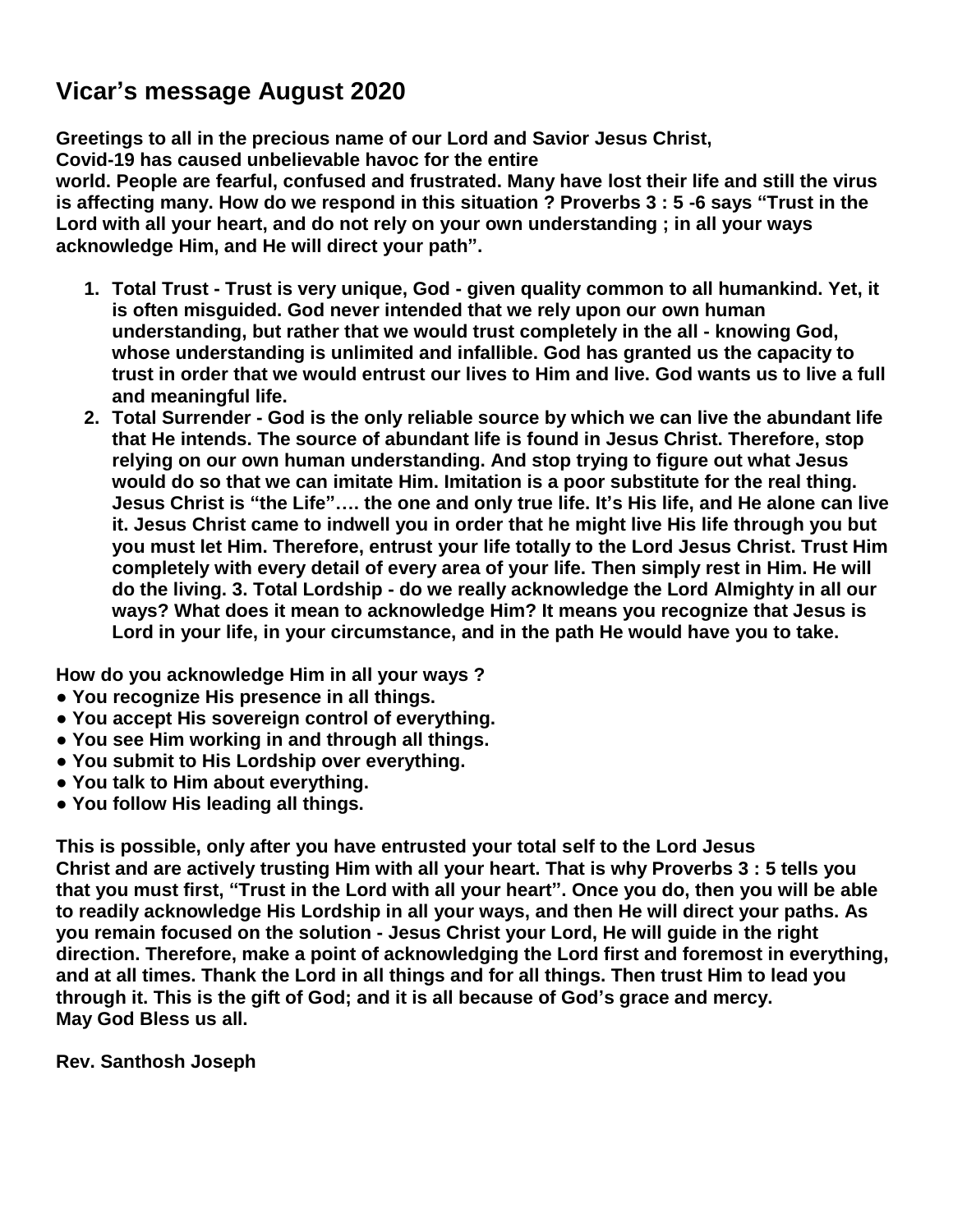|                                   | <b>NAME</b>                | <b>E-MAIL</b>                | <b>HOME TEL#</b> | <b>CELL#</b>     |
|-----------------------------------|----------------------------|------------------------------|------------------|------------------|
| <b>OFFICE BEARERS</b>             |                            |                              |                  |                  |
| Vicar/President                   | <b>Rev.Santhosh Joseph</b> | Manaloorachen1@gamil.co<br>m | (845) 362-8158   | (845) 596-5568   |
| Vice-president                    | M.S. Eappen                | mseappen@yahoo.com           | (845) 365-1550   | (845) 270-0076   |
| <b>Secretary</b>                  | John Job                   | jjjnjob@msn.com              | (845) 267-3387   | (845) 304-3334   |
| <b>Treasurer</b>                  | <b>Thomas Varghese</b>     | tvarg19301@gmail.com         | (845) 627-2535   | (845) 300-7019   |
| <b>Accountant</b>                 | <b>George Thomas</b>       | JOJI4SPORTS@gmail.com        | (845) 352-1253   | (845) 300-8853   |
| Lay Leader<br>(Malayalam)         | Dey P. Neduvelil           | deyned@gmail.com             | (845) 523-2961   | $(845)$ 653-2418 |
| Lay Leader (English)              | Ajay Pappan                | Ajaypappan@yahoo.com         | (845) 504-0599   | (845) 300-5844   |
| <b>Clarkstown area</b><br>repres. | Rosamma Chacko             | chackoyohannan@gmail.co<br>m | (845) 371-2996   | (845) 664-3014   |
| Orangetown area<br>repre          | <b>Binu Thomas</b>         | bbinoss@gmail.com            | (845) 624-3640   | (845) 598-4393   |
| Ramapo area rep.                  | <b>Jessy Thomas</b>        | jojitom@hotmail.com          | (845) 352-1253   | (845) 608-4249   |
| Choir rep.                        | Jiji John                  | Jjohn17@optonline.net        | (845) 215-9131   | (845) 598-0856   |
| Edavaka mission rep.              | T.T. George                | tholoorg@gmail.com           | (845) 425-3353   | (845) 517-9762   |
| Sevika sanghom                    | <b>Jessy Thomas</b>        | jojitom@hotmail.com          | (845) 352-1253   | (845) 608-4249   |
| <b>Senior Citizen</b>             | T.K. Koshy                 | j6234871@live.com            | (845) 268-1990   | (845) 480-2860   |
| <b>Sunday School</b>              | <b>Mathew Sanuel</b>       | msrdd@hotmail.com            | (845) 613-7673   | (845) 480-6112   |
| Youth fellowship                  | <b>Marlene Tom</b>         | Marlenetom92@gmail.com       | (845) 268-3532   | (845) 825-9805   |
| <b>Assembly member</b>            | <b>Linu Abraham</b>        | linuabraham@hotmail.com      | (845) 627-0123   | (845) 300-8899   |
| <b>Mandalam member</b>            | Zachariah Abraham          | Zachariah39@hotmail.com      | (845) 425-7748   | (877) 621 7148   |

# Church executive committee 2020

| Date          | Time    | <b>Worship services</b>              |
|---------------|---------|--------------------------------------|
| <b>Aug 02</b> | 10:00AM | <b>Worship service in Malayalam</b>  |
| <b>Aug 09</b> | 10:00AM | <b>Worship services in English</b>   |
| <b>Aug 16</b> | 10:00AM | <b>Worship services in Malayalam</b> |
| <b>Aug 23</b> | 10:00AM | <b>Worship services in English</b>   |
| <b>Aug 30</b> | 10:00AM | <b>Worship services in Malayalam</b> |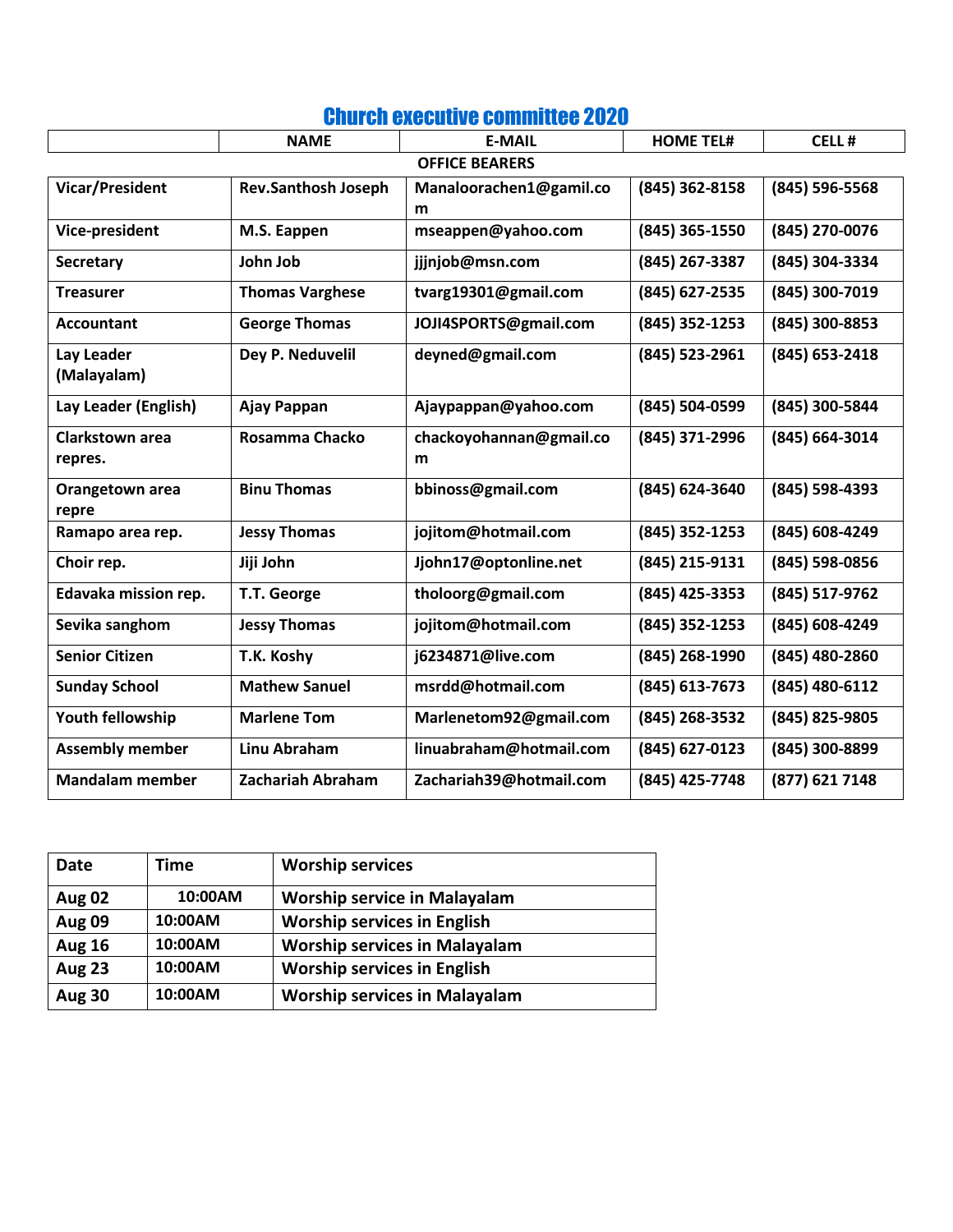#### *Lectionary August 2020*

| <b>Date</b>   | Lesson 1                                                                                  |  | Lesson 2            |  | <b>Epistle</b>     | Gospel |                     |
|---------------|-------------------------------------------------------------------------------------------|--|---------------------|--|--------------------|--------|---------------------|
|               | <b>Gospel for all people (Mission Sunday)-</b>                                            |  |                     |  |                    |        |                     |
| <b>Aug 02</b> | Isa 55:1-5                                                                                |  | Acts 10:34-43       |  | Eph 3:1-13         |        | Luke 4:16-22        |
|               | The Sacrament of Holy Qurbana: 'Celebration of Salvation'                                 |  |                     |  |                    |        |                     |
| <b>Aug 09</b> | Gen 14:17-24                                                                              |  | Cor 11:23-34        |  | 1Cor 10:15-17      |        | Mark 14:12-26       |
|               | Reformation Sunday: Faith Community which has to be Reformed by the<br><b>Word of God</b> |  |                     |  |                    |        |                     |
| <b>Aug 16</b> | 2Kgs 23:1-6                                                                               |  | <b>Rev 1:1-9</b>    |  | 1Pet 1:13-25       |        | Matt 7:21-27        |
| <b>Aug 23</b> | Christian witness among people of other Faiths                                            |  |                     |  |                    |        |                     |
|               | Dan 1:1-21                                                                                |  | <b>Acts 10:9-16</b> |  | 1Pet 2:1-10        |        | <b>Matt 5:13-16</b> |
|               | <b>The Sacrament of Holy Baptism</b>                                                      |  |                     |  |                    |        |                     |
| <b>Aug 30</b> | Exod 14:15-31                                                                             |  | Rom 6:1-11          |  |                    |        | <b>John 3:1-8</b>   |
|               |                                                                                           |  |                     |  | <b>Titus 3:3-8</b> |        |                     |

#### *Wedding Anniversary – August 2020*

| Date             | <b>Name</b>                      | Town                   |
|------------------|----------------------------------|------------------------|
| Aug 1            | Mrs. & Mr. Jiji John             | <b>Nanuet</b>          |
| Aug 3            | Mrs. & Mr. Alex Mathew           | <b>West Nyack</b>      |
| Aug <sub>7</sub> | Mrs. & Mr. George Thomas Karakal | <b>Nanuet</b>          |
| Aug 7            | Mrs. & Mr. Thomas Ninan          | <b>New City</b>        |
| <b>Aug 12</b>    | Mrs. & Mr. Ben Jacob Varghese    | <b>Pleasant Valley</b> |
| <b>Aug 15</b>    | Mrs. & Mr. Shaimi Jacob          | <b>New City</b>        |
| <b>Aug 16</b>    | Mrs. & Mr. Kuruvilla Cherian     | Orangeburg             |
| <b>Aug 20</b>    | Mrs. & Mr. Benoj Joseph David    | <b>New City</b>        |
| <b>Aug 21</b>    | Mrs. & Mr. Easaw T. George       | <b>Cortlandt Manor</b> |
| <b>Aug 24</b>    | Mrs. & Mr. Thampy Varghese       | <b>Rock Tavern</b>     |
| <b>Aug 30</b>    | Mrs. & Mr. Babu Varghese         | <b>Nanuet</b>          |
| <b>Aug 31</b>    | Mrs. & Mr. Daniel Thomas         | Avenel, NJ             |